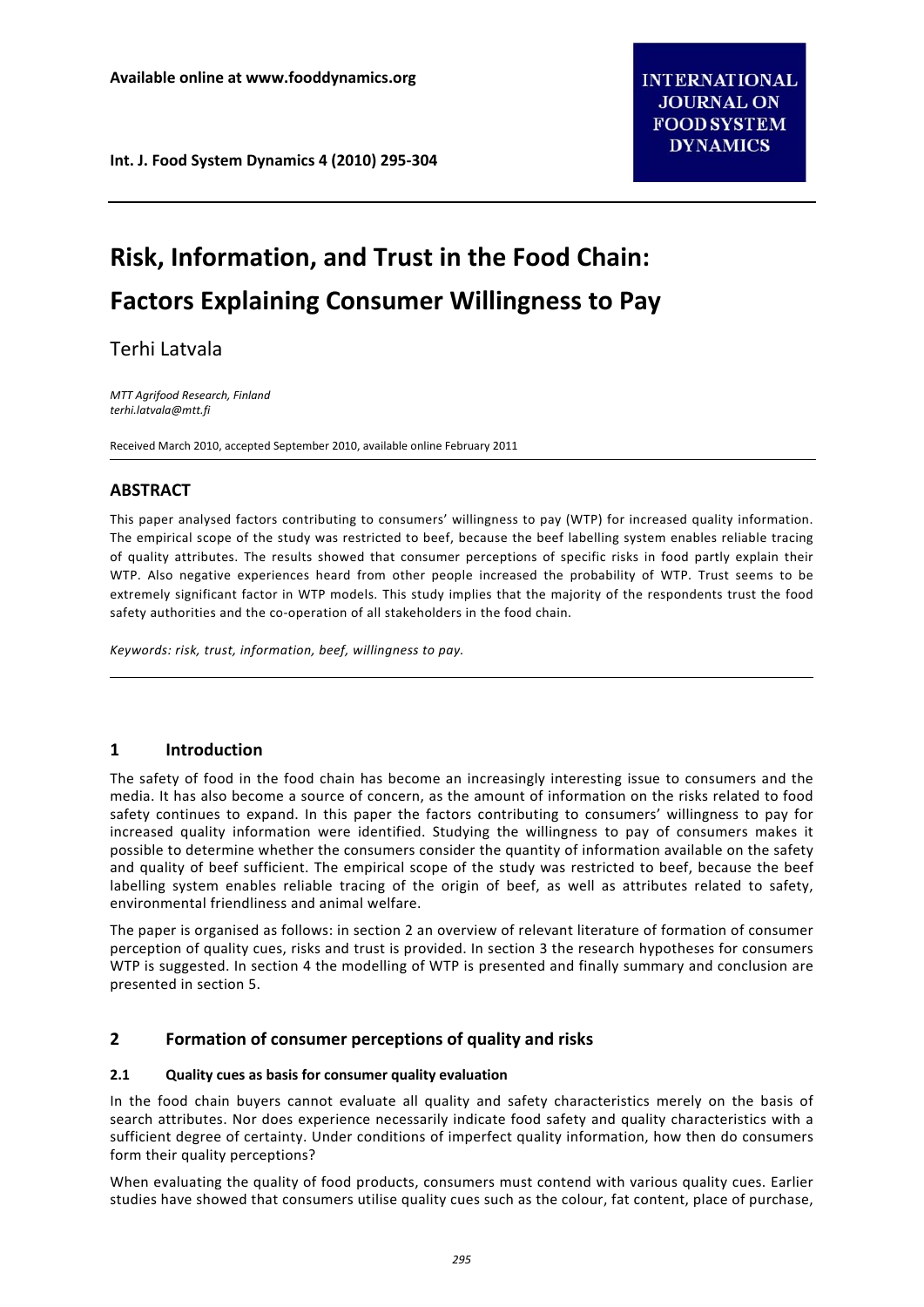appearance, absence of packaging and marination, and origin and brand (Bredahl, 2003; Glitsch, 2000; Grunert, 1997; Järvelä, 1998).

Consumer quality perception and decision‐making processes have been studied in many ways, the most extensive of which has been the Total Food Quality Model (Grunert, 1997; Grunert et al., 2004). This model combines several previous approaches to food quality, such as the means-end chain (Gutman, 1982), the Fisbein‐Ajzen attitude theory (1975), information economics (Nelson, 1974; Darby and Karni, 1973), theories of reasoned action and planned behaviour, and expected and perceived quality (Oliver, 1980, 1993).

Consumer perceptions of quality are an outcome of a process that involves many different phases. In literature, manifold models of food quality exist. Grebitus (2008) gives a profound review of different models of quality perception. Bernués et al. (2003), for example, built a conceptual model that describes the formation of consumer quality perception as a synthesis of quality supply, consumer perception of and demand for quality. The model reproduces the above-mentioned quality formation process based on actual and perceived quality cues and the integration of these beliefs in the evaluation of total quality (Figure 1). Similarly to Grunert's (1997) model, buying and experience processes are divided, and the expected quality is thereby differentiated from the experienced quality and credence quality. In this model, the importance of information flow in consumer quality perception process is showed.



**Figure 1.** The supply, perception of and demand for food quality (Bernués et al., 2003).

The classification of information cues was derived from economics of information approach, where the consumer is able to detect some quality characteristics before buying. However, most quality characteristics can only be detected after buying.

According to Steenkamp (1989), quality cues are information that the consumer can receive and ascertain before making buying decisions. Intrinsic quality cues are related to physical product characteristics such as the colour and fat content. Extrinsic quality cues are associated with the product, but they are not an integral part of the physical product itself, and they can be modified without altering the actual product. Extrinsic cues include information on properties such as the origin, production processes and pricing.

Becker (2000) highlighted the supply of quality cues of the food industry. This brought into focus the fact that it is possible for the operators in the food chain to influence the supply of quality cues provided to consumers. In the consumer choice process, expectations of quality are thus based on imperfect quality information, and the term 'expected quality' is therefore used. Expected quality consists of perceived quality cues. Consumers mainly base their perceptions of product quality on a limited number of quality cues, due to time constraints and individual quality information processing capabilities. Clearly, it is important to focus in the food chain to the provision of information on the most significant indicators for consumers of experience and credence quality cues. Consumer‐oriented food chains should strive to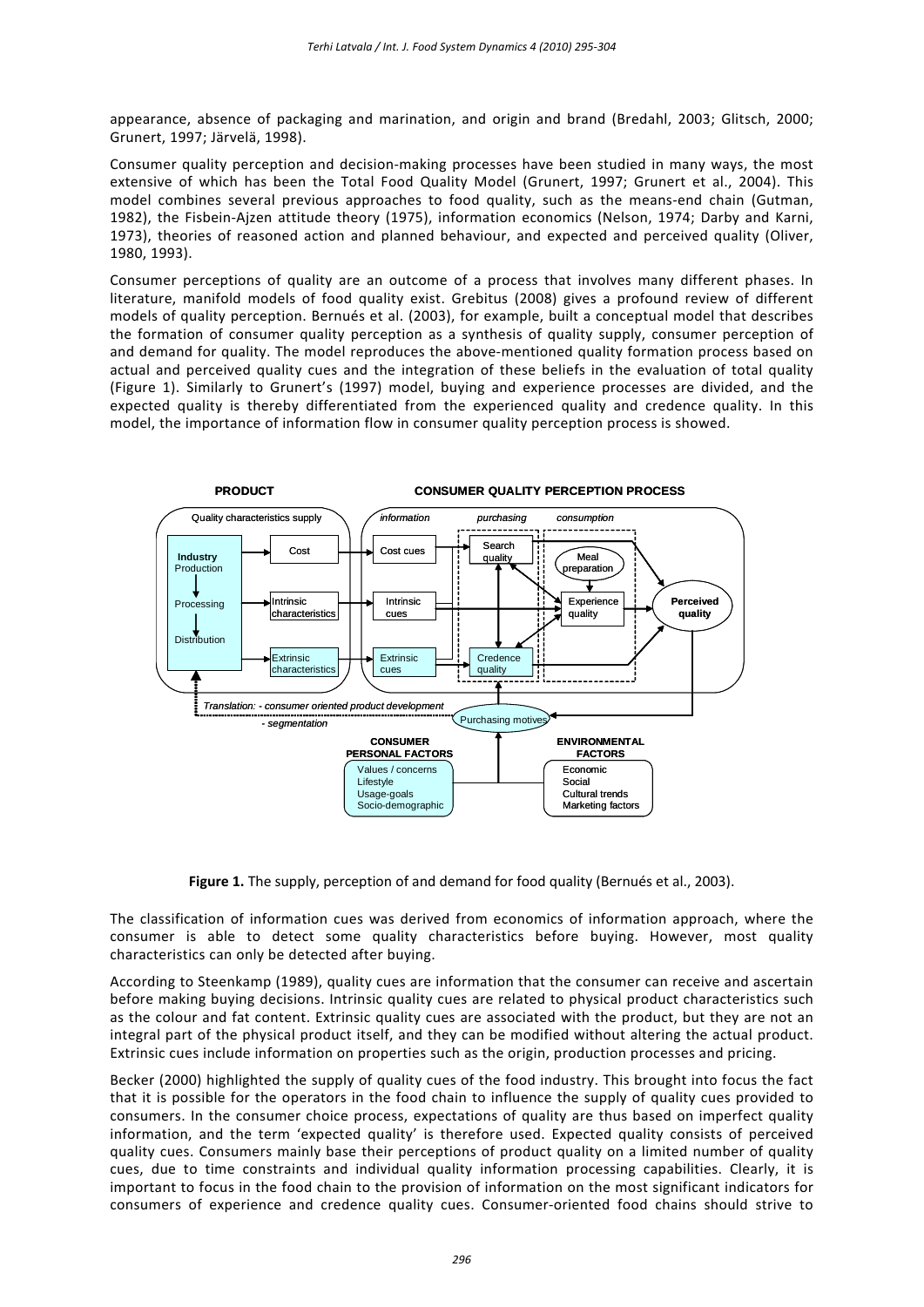convert the most important indicators into extrinsic cues.

In this article the consumers' need for increased quality information in the food chain is tested by using WPT method. The results will also reflect the tendency of increasing the consumer-orientation in the operation of the food chain.

# **2.2 Quality and safety –related cues in meat products**

This chapter clarifies the formation of the consumer quality perception of meat products and the use of quality cues related to beef products in particular. Grunert (1997) found that consumers generally observe the quality of meat through various quality cues, such as the colour, aroma, "use by" date, cut of meat, display hygiene, packaging, price, weight, conspicuous bones/veins, deep‐frozen or fresh, marbling, visible fat, fat content, and the colour and consistency of fat. Since a time limit is present in the buying process, two factors appeared to dominate the formation of expected quality: perceived fat and the place of purchase. In other words, by choosing a given place of purchase, the consumers show trust in a specific meat seller or food store that is believed to recognise high quality meat.

If there are no distinct recognisable quality labels on the market, the price of the product can be regarded as a quality cue according to Monroe and Krishnan (1985). However, as a consequence, manufacturers may have no intentions and financial incentives to increase quality information on the market, if the product price loses its meaning as a quality cue. This may be a further reason for the failure of the markets to produce enough quality information.

Another paradox may occur if quality is too difficult for the consumers to observe. When the quality and safety differences between products are highlighted too strongly, consumers may question the quality of meat and, in extreme cases, completely reject meat products (Kola et al., 2003). Among quality cues, safety is clearly a credence characteristic, which makes it especially difficult for consumers to estimate. Henson and Northern (2000) studied the process by which consumers assessed the safety of beef at the point of purchase in six EU countries. They found that at the point of purchase, information on animal feed, the country of origin and freshness were regarded as the most useful indicators of the safety of beef. In the UK and Sweden, a brand/quality assurance label was ranked higher than in the other countries involved in the study. In general, the price of the product and the name of the producer were not considered as good indicators of the safety of beef. Many studies indicate that the origin of beef is an important indicator of product safety for consumers (Bernués et al., 2003; Henson and Northern, 2000; Glitsch, 2000).

According to Becker (2000), credence quality characteristics in food products can be crystallised as the following list of attributes: hormones, antibiotics, fat/cholesterol, *Salmonella,* and, in beef, BSE. If information on these attributes is not available to the consumers at the point of purchase, they must rely on information from other communication channels, such as other people and the media.

Järvelä (1998) stated that food safety is valuable in itself or as an intrinsic value, and consumers mainly perceive it through the purity and freshness of meat. In the consumers' minds, freshness is linked with the slaughter of animals, the storage times of meat, and whether or not the meat is packaged. With unpacked meat, consumers assess the origin and texture of the meat, and their trust in the seller of the meat in the store. With packaged meat, consumers can easily deduce its freshness from the packaging and "use by" dates. When prioritising safety aspects, consumers base their selection on criteria such as the domestic origin as well as the unpackaged and unmarinated state of the meat. Visual appearance and labels also help consumers to choose safe meat.

# **2.3 Perception of risk and information on beef products**

The consumer decision process involves risk when the consumer cannot anticipate consequences with certainty, and some of the consequences are likely to be unpleasant (Bauer, 1960). From the viewpoint of an individual, it is a question of perceived risk. Perceived risk can be divided into two concepts: uncertainty about the true probabilities and harmful consequences (Cunningham, 1967). Consumer risk can also vary depending on whether it is related to a specific product category or a specific product (Bettman, 1973; Dowling and Staelin, 1994). The third essential definition of risk is that of acceptable risk for a given product (Kahnemann et al., 1982; Dowling and Staelin, 1994).

Consumer risk perception is affected by many factors that vary from one situation to another. Often, these factors are related to the purchase situation and are also product specific. As an example, Dowling and Staelin (1994) mentioned the following: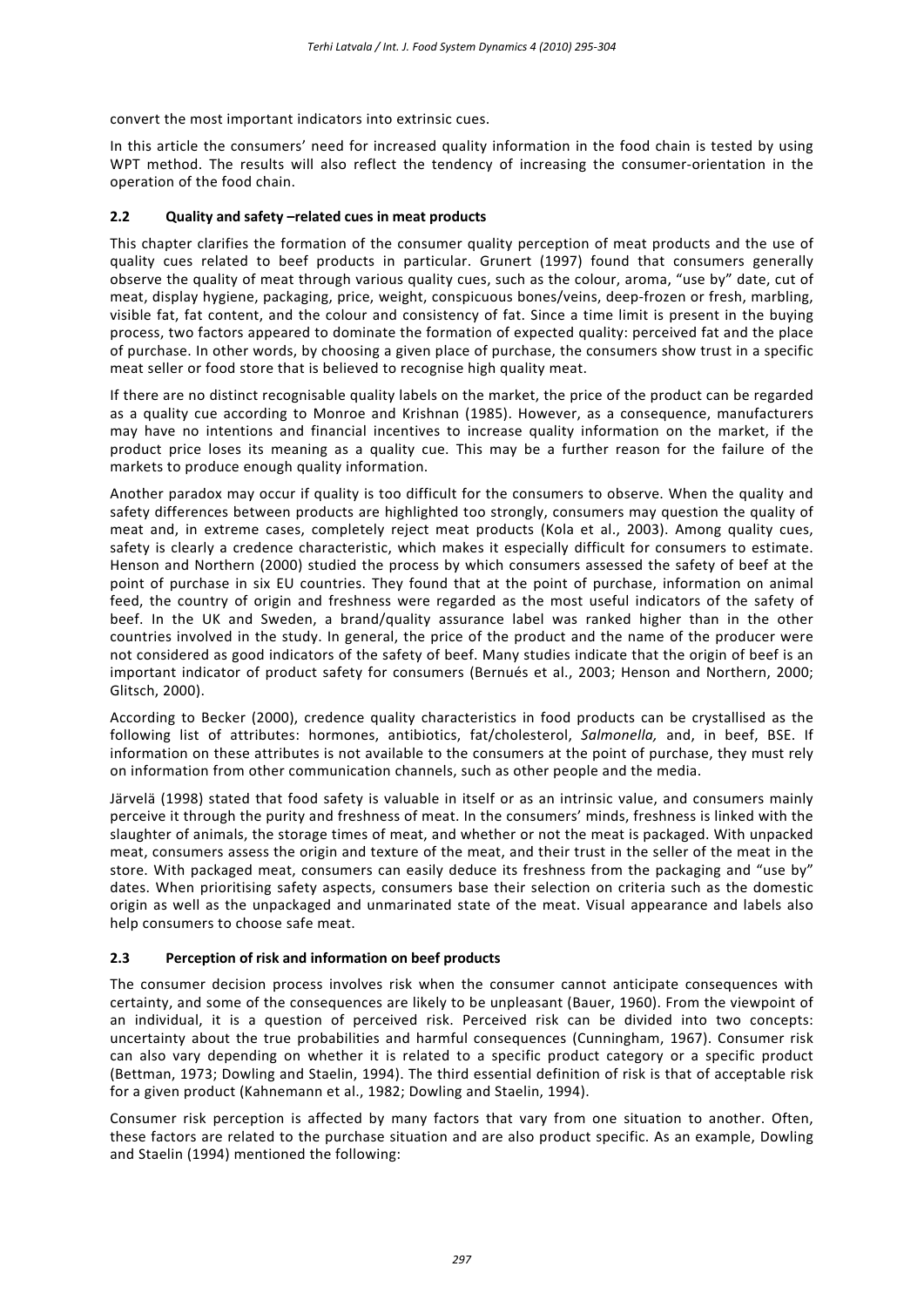- (I) Product specific attributes such as quality and price;
- (II) The likelihood of harmful consequences of purchase;
- (III) Buying motives; and
- (IV) Situational factors such as the place of purchase.

Studies have shown that in addition to package labelling, consumers use various information sources such as internal and external memory (Bettman, 1979). Internal memory mainly arises from the consumer's own experience. External memory refers to the information obtained by listening to other people's experiences, or through the media. Becker (2000) stated that if not enough information is available on credence characteristics; consumers must use other information channels, such as acquaintances and the media.

Järvelä (1998) found that, personal negative experiences distinctly impact future purchases. In addition, such experiences are very easily shared with other consumers. This means that reports of negative experiences spread out and affect the buying behaviour of other consumers as well. The role of the media is more likely to cause fear than to satisfy the consumers' informational needs.

In Europe, a constantly growing number of studies have investigated the use of quality cues and consumer risk perception in beef products. Henson and Northern (2000) stated that the consumers' perceived ability to assess risks associated with beef will affect their risk perception; the more influential is the perceived ability to evaluate quality in the purchase situation, the smaller is the risk perceived by the consumers in that situation. Another finding was that the more experienced the consumer was, the smaller was the perceived risk. Based on earlier literature, McCarthy and Henson (2005) summarised the most important determinants for perceived risk as follows:

- the consumer's perceived ability to assess the risks of beef products;
- interest in food preparation and beef;
- perceived product consistency;
- perceived confidence in the purchase location; and
- experience.

Consumers use various ways to reduce the risks involved in food purchase situations. McCarthy and Henson (2005) listed various risk reduction strategies in beef products. In order of importance, they are: purchase location, colour of the meat, country of origin, quality labels, fat content, label information, price, smell, texture and information on the butcher. According to McCarthy and Henson (2005), the use of a single source of information such as a quality label may not be sufficient. Instead, multiple risk relievers are required.

#### **2.4 Trust in the suppliers of information**

Traditionally, public authorities and institutions responsible for the control of food safety have enjoyed consumer trust. The study of Piiroinen el al. (2004) is introduced as a context for the discussion of consumer trust in the providers of information. The study focuses on the consumer opinions on food safety and trust in the stakeholders of the food chain.

The results showed that foundations of consumer trust are societal and cultural in nature. In addition to various actors, institutions, production, distribution and consumption, they are also affected by the prevailing beliefs and perceptions. For the consumers, it is crucial to have confidence in the actors tasked with risk assessment and risk handling activities. It is important to note that consumer trust is grounded in trust in people, i.e. human actors, instead of concepts, such as food safety.

Among other things, Piiroinen et al. (2004) investigated whether consumers trust in the safety of the food they buy and consume. With this question, they wanted to clarify consumer perceptions about the functioning of the markets. According to their results, consumers seemed rather confident, as 59% of the consumers indicated a high degree of trust in the safety of food. However, 40% of consumers indicated uncertainty about food safety. Only 1% of the respondents stated that they had very little trust in the safety of food.

In the study, some socio-demographic differences could be found. For example, women were more sceptical than men, and the more educated the respondents were, the more they trusted in the safety of food. However, the size of the family or the number of children did not affect consumer trust. Older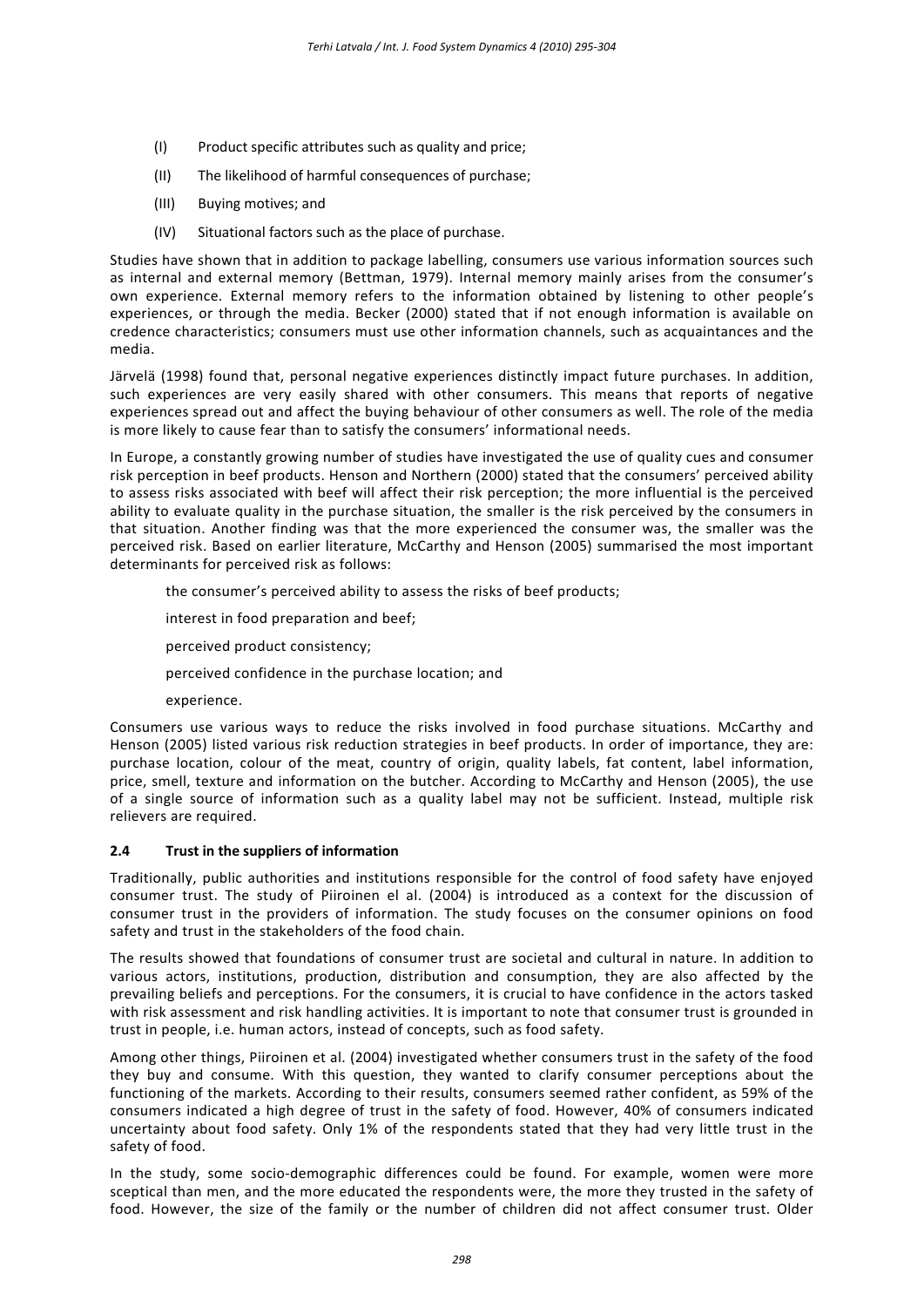people seem to value personal trust in shopkeepers more than younger people.

Trust in food varies across different types of food. Regarding the safety of beef, the two most important factors for the respondents were strict meat safety requirements together with monitoring and control actions carried out by the municipal food control authorities. In third place, the consumers ranked good product information on beef products. It seems that consumers regard trust in different systems and regulations as a crucial element in building trust in the safety of food, while personal trust in the suppliers of meat has a minor role. This confidence in the safety of food seems to depend on a more general sense of personal security and confidence (Piiroinen et al., 2004).

## **3 Research hypotheses for consumer willingness to pay**

Based on the theoretical frameworks described above, we may deduce that perfect information on the quality and safety of food products is not available on the food market, and therefore consumer choice is based on quality cues. Information on the quality of food is thus imperfect and may be divided asymmetrically between the various actors in the food chain. It may be imperfect because contamination related to some risk factors may occur along the whole food chain. From these theoretical frameworks, the following hypotheses can be deduced:

#### **Hypothesis I**

If there is not enough quality information on the food market, consumers are willing to pay for it and *thus indicate gaining utility from increased quality information.*

#### **Hypothesis II**

*The higher the risk a consumer associates with food products, the greater is the value increase and willingness to pay for quality information.*

#### **Hypothesis III**

*Personal and other people's negative experiences concerning food quality affect willingness to pay for quality information.*

#### **Hypothesis IV**

*Trust in the providers of food quality information affects consumer willingness to pay for quality information.*

#### **4 Results**

#### **4.1 Binomial logit model and factors explaining willingness to pay**

Willingness to pay can be analysed in several ways. Here we discuss the motives and factors affecting consumer willingness to pay by using a binary logistic model. The dependent variable of the model divided the respondents into two categories: those willing to pay and those unwilling to pay. The purpose of the model was to identify the most important explanatory factors for willingness to pay. In the analysis, willingness to pay acted as a dichotomic dependent variable that received the value 1 for respondents indicating willingness to pay > 0, and, respectively, the value 0 for respondents indicating no willingness to pay.

The method calculates the probability ( $y = 1$ ) of an outcome, as derived from the following formula:

$$
P(y=1) = \frac{e^z}{1 + e^z} = \frac{1}{1 + e^{-z}}
$$
\n(1)

where z is a linear function of the explanatory parameters.

The purpose of a logit analysis is to explain willingness to pay on the basis of a theoretical framework.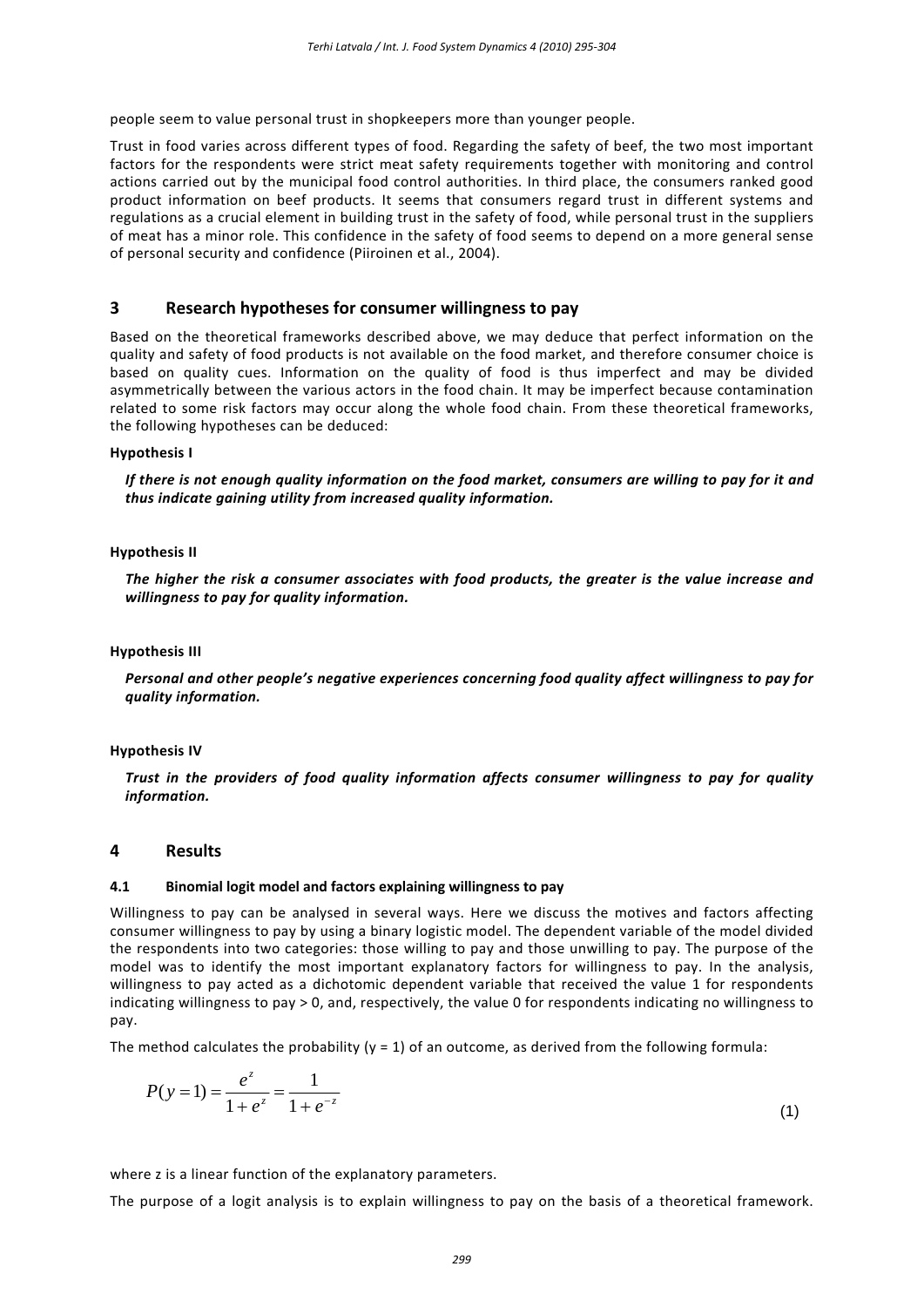Motives explaining willingness to pay can be defined as follows, on the basis of the theoretical framework underlying this and earlier studies:

- awareness of risks (Latouche et al., 1998);
- personal negative experience of illness caused by inferior food (Bettman, 1979; Järvelä, 1998);
- other people's negative experiences of illness caused by inferior food (Bettman, 1979; Järvelä, 1998);
- food‐related risk factors and their harmfulness (risks specific to given product categories; Dowling and Staelin, 1994);
- knowledge of the product (McCarthy and Henson, 2005);
- trust in the providers of information (McCarthy and Henson, 2005; Piironen et al., 2004)
- trust in storekeepers (McCarthy and Henson, 2005; Piiroinen, 2004);
- sociodemographic characteristics (sex, age, gross and net income of the household, region of residence, political party, number of children, special diet, vocational training, basic education, type of residential area);
- usage of current package labelling (only beef‐buying respondents queried, n = 1036);
- knowledge of primary production in general.

# **4.2 Results of binomial logit model**

In the survey, a total of 1,290 respondents (protest answers excluded) answered the first dichotomic willingness to pay question. Of this total, 944 respondents (73%) indicated willingness to pay, while 346 (nearly 27% of all respondents) gave a negative response.

The purpose of the model was to identify factors distinguishing the two categories of consumers. In the analysis, willingness to pay acted as a dichotomic dependent variable that received a value 1 for respondents indicating willingness to pay > 0, and, respectively, a value of 0 for respondents indicating no willingness to pay.

The goodness of fit of the model to the research data was evaluated using the  $-2$  Log Likelihood (1,328) and its explanatory power using the Cox-Snell R-square (0.126) and the Nagelkerke R-square (0.183). However, the interpretation of the Cox-Snell R-square value is not the same as in an ordinary linear regression analysis, because it cannot receive the value 1. However, the latter or Nagelkerke R‐square value can be interpreted similarly to that of linear regression analysis. In this case, the variables of the model only explained some 18.3% of the variance of the dependent variable.

Although the model did not appear particularly well-fitting when evaluated using the –2LL and R-square values, it nevertheless succeeded in predicting nearly 80% of the observations into the correct category (Table 1). At the estimation stage, the model performed quite robustly, i.e. during the statistical analysis of the explanatory variables, the removal or insertion of variables kept the R‐square values, preceding signs and mean errors of the model quite stable.

Only the statistically most significant coefficients were selected for inclusion in the model, as presented in Table 2 below. The results of the model showed that the factors with a positive effect on willingness to pay included several trust-related variables: for example, consumer trust in a particular provider of information increased positive willingness to pay. Factors decreasing willingness to pay, or coefficients with negative preceding signs, were observed in the cases where the respondents rarely ate beef.

Based on the theoretical framework of this study, one might have assumed that negative personal experiences would emerge as a significant explanatory factor for willingness to pay, but in the research data this was not the case. Instead, it was the variable representing other people's negative experiences of food that was found significant in the model. This is a rather interesting result, because some 17% of the respondents reported personal experience of illness caused by inferior food, while 50% knew or had heard of other people with similar negative experiences.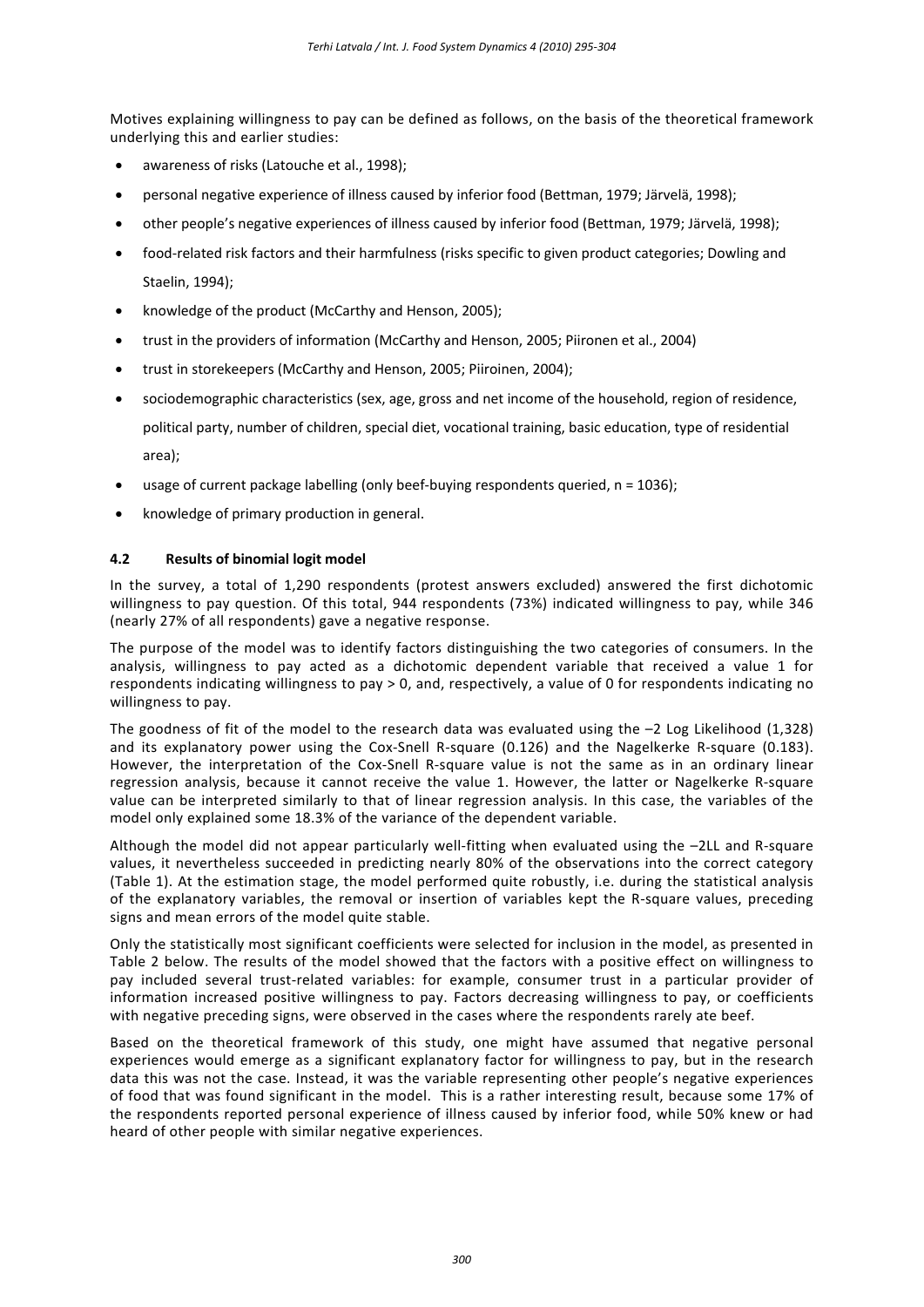| Observed values             | <b>Predicted values</b> |                |           |  |  |
|-----------------------------|-------------------------|----------------|-----------|--|--|
|                             | No willingness to       | Positive       | Correctly |  |  |
|                             | pay                     | willingness to | predicted |  |  |
|                             |                         | pay            | (%)       |  |  |
| No willingness to pay       | 83                      | 263            | 24.1      |  |  |
| Positive willingness to pay | 42                      | 902            | 95.5      |  |  |
| Total percentage            |                         |                | 76.4      |  |  |

**Table 1** Observed and predicted values produced by the binomial logit model.

Of the variables describing the categorical risks of food, two were selected for inclusion in the model: genetic modification of food and foodborne zoonotic diseases, where they were considered as harmful risks. Quite distinctly, the most significant variables affecting consumer willingness to pay were trust in the providers of information, as well as trust in the capability of storekeepers to ensure that the beef sold in stores is safe. Trust in the operators of the food chain was also significant for willingness to pay.

Of the factors describing consumer buying behaviour, two were selected for inclusion in the model: the respondents who do buy beef in the first place and the respondents with grocery shopping responsibility in the family.

| Variable                                                                                | $\beta$  | S.E   | Sig.  | Odds  |
|-----------------------------------------------------------------------------------------|----------|-------|-------|-------|
|                                                                                         |          |       |       | ratio |
| Buys beef $(\beta 1)$                                                                   | 0.533    | 0.184 | 0.004 | 1.704 |
| Knows or has heard of people who have fallen sick from inferior<br>food $(\beta2)$      | 0.317    | 0.139 | 0.022 | 1.373 |
| Considers genetic modification of food harmful $(\beta 3)$                              | 0.520    | 0.143 | 0.000 | 1.682 |
| Rarely eats beef ( $\beta$ 4)                                                           | $-0.490$ | 0.171 | 0,004 | 0.613 |
| Has trust in storekeepers ( $\beta$ 5)                                                  | 0.303    | 0.139 | 0.029 | 1.354 |
| Has trust in the information provided by the Finnish authorities<br>$(\beta 6)$         | 1.643    | 0.261 | 0.000 | 5.171 |
| Has trust in the information provided by the whole food chain<br>together $(\beta 7)$   | 1.554    | 0.236 | 0.000 | 4.728 |
| Has trust in the information provided by private research<br>laboratories $(\beta 8)$   | 1.635    | 0.381 | 0.000 | 5.131 |
| Has trust in the information provided by consumer organisations<br>$(\beta 9)$          | 0.895    | 0.333 | 0.007 | 2.447 |
| Has trust in the information provided by the food industry ( $\beta$ 10)                | 1.451    | 0.645 | 0.025 | 4.266 |
| Has trust in the information provided by the European Union<br>authorities $(\beta 11)$ | 1.283    | 0.415 | 0.002 | 3.609 |
| Has responsibility for grocery shopping, alone or together with<br>someone else (β12)   | 0.485    | 0.161 | 0.003 | 1.624 |
| Considers foodborne zoonotic diseases harmful ( $\beta$ 13)                             | 0.383    | 0.183 | 0.036 | 1.467 |
| Constant $(\alpha)$                                                                     | $-1.912$ | 0.317 | 0.000 | 0.148 |

# **Table 2.** Binomial logit model (n = 1,290).

Numerous other variables were also tested for inclusion in the model, but they did not prove significant. For example, several typical sociodemographic factors describing the respondents, such as age, sex,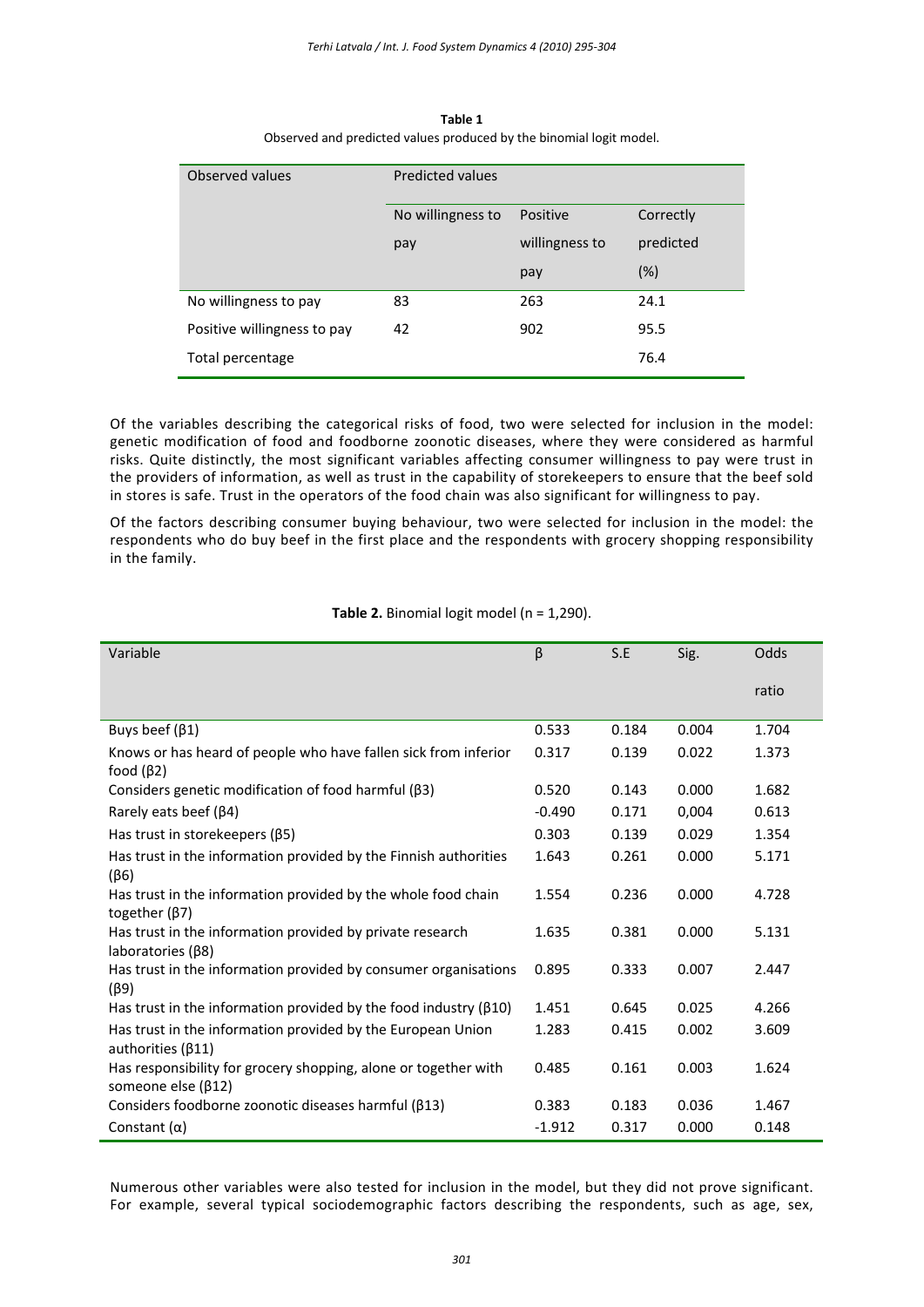occupation, gross income and net income, were not significant for willingness to pay in this model. This is a typical phenomenon in studies focused on consumer choice (Enneking 2004).

The predicted probability for willingness to pay can be calculated as follows:

$$
P(y=1) = \frac{e^z}{1+e^z} = \frac{1}{1+e^{-z}}
$$
 (2)

where

 $z = -1.912 + 0.533 * \theta_1 + 0.317 * \theta_2 + 0.520 * \theta_3 - 0.490 * \theta_4 + 0.303 * \theta_5 + 1.643 * \theta_6 + 1.554 * \theta_7 + 1.635 * \theta_8 +$ 

$$
0.895 * \theta_9 + 1.451 * \theta_{10} + 1.283 * \theta_{11} + 0.485 * \theta_{12} + 0.383 * \theta_{13}
$$

In Table 2 above, the odds ratio calculated for each variable describes the degree to which the variables affect the probability. Below, two sample respondent profiles demonstrate the effect of the coefficients on the probability of the willingness to pay or unwillingness to pay. If the predicted probability receives a value < 0.5, the respondent is not willing to pay. If the probability value is greater than or equal to 0.5, the respondent belongs in the category of those willing to pay.

## *Sample profile, Respondent 1:*

Respondent 1 does not buy beef (( $\theta_1$  = 0,  $\theta_{12}$  = 0) and rarely eats beef ( $\theta_4$  = 1). In addition, Respondent 1 *considers neither genetic modification of food nor foodborn zoonotic diseases as harmful food‐related* risks ( $\theta_3 = 0$  and  $\theta_{13} = 0$ ), and all trust-related variables ( $\theta_5 - \theta_{11}$ ) receive the value 0 (no trust in *storekeepers or quality information from any source). This probability receives the value 0.083. A probability value of 0.083 indicates that the respondent is not willing to pay for increased beef quality information.*

#### *Sample profile, Respondent 2:*

Respondent 2 buys beef  $(\beta_1 = 1)$  and considers genetic modification of food and foodborn zoonotic diseases as harmful food-related risks ( $\beta_3$  and  $\beta_{13}$  = 1). Respondent 2 also trusts in the information provided by the Finnish authorities ( $\beta_6 = 1$ ). This probability receives the value 0.810. A probability value greater than or *equal to 0.5 indicates that the respondent is willing to pay for increased beef quality information.*

### **4.3 Summary of the willingness to pay estimation results: factors explaining willingness to pay**

In this study four hypotheses were introduced:

- (I) If there is not enough quality information on the food market, consumers are willing to pay for it and then indicate gaining utility from increased quality information.
- (II) The higher the risk a consumer associates with food products, the greater is the value increase and willingness to pay for quality information.
- (III) Personal and other people's negative experiences concerning food quality affect willingness to pay for quality information.
- (IV) Trust in the providers of food quality information affects consumer willingness to pay for quality information.

The first binary model confirmed the premise that certain food-related risk factors and trust in the operators of the food chain do affect consumer willingness to pay. A fairly large proportion of the respondents, nearly 73% (protest responses were excluded from this study), were willing to pay for increased information related to the safety, origin and other quality attributes of beef. Based on the results, it can be stated that not enough quality information is available on the markets, and that the majority of consumers are willing to pay for quality information (Hypothesis I).

The results also showed that certain risk factors impact consumer willingness to pay. If the respondents considered genetic modification of food or foodborne zoonotic diseases as harmful or extremely harmful risk factors in food, they were more likely to be willing to pay for quality information. The results produced by the models thus confirmed the premise that certain food‐related risks affect willingness to pay for beef quality information (Hypothesis II).

Based on the theoretical framework of this study, one might have assumed that personal and other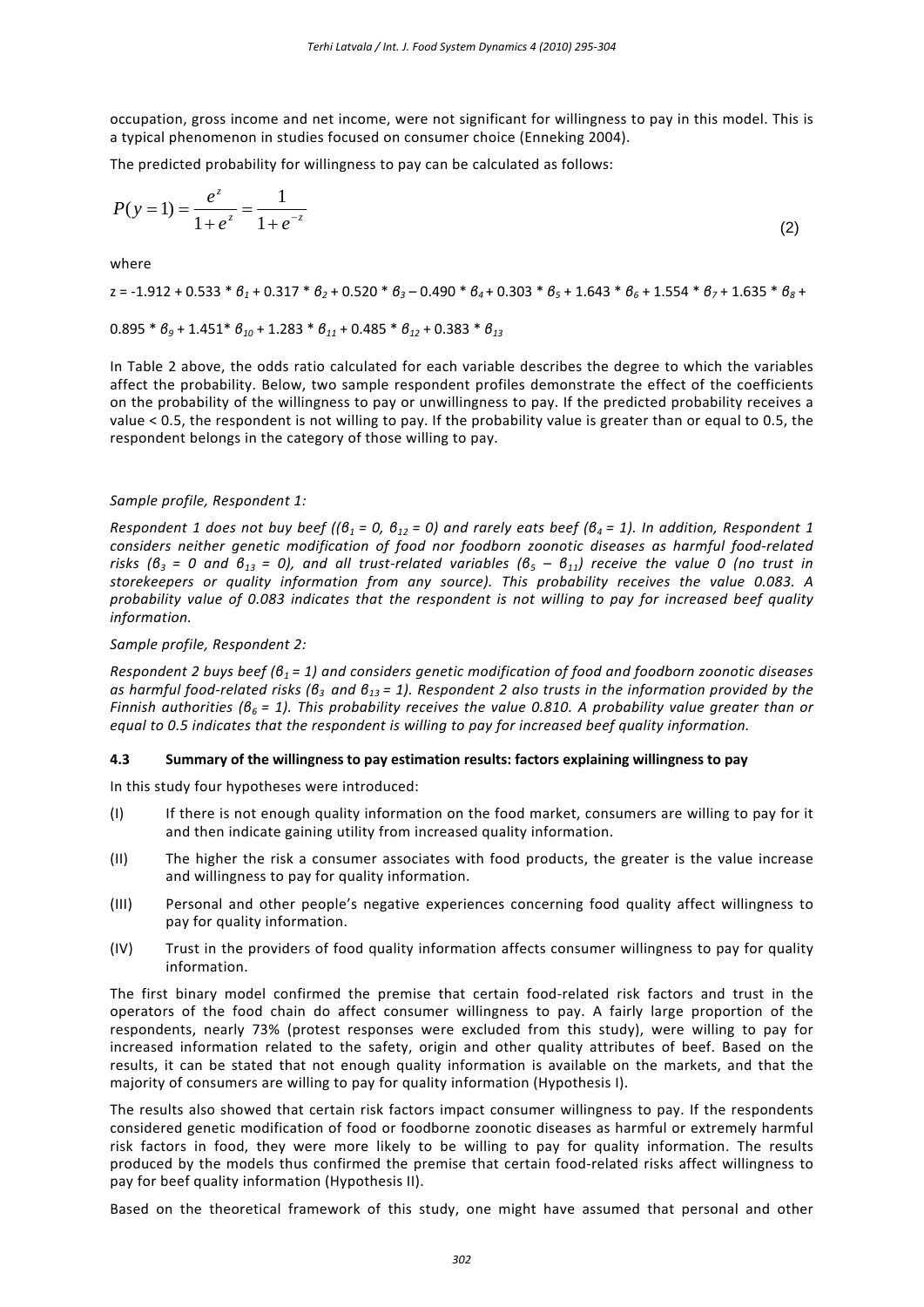people's negative experiences of illnesses caused by inferior food would increase willingness to pay and the need for quality information. However, the results of the binary logit model showed that only other people's negative experiences affected willingness to pay, while personal negative experiences of inferior food did not have a similar effect (Hypothesis III).

The fourth hypothesis based on the theoretical framework of this study anticipated that trust in the providers of information does affect willingness to pay, although the actual direction could not be predicted in the light of earlier studies. This study demonstrated that willingness to pay is highly dependent on the respondents' trust in the providers of information, and that trust does increase consumer willingness to pay for beef quality information (Hypothesis IV).

# **5 Conclusions**

When a consumer is choosing food and estimating its safety in a store, information on its risks and their precise statistical probabilities is rarely, if ever, available. Therefore, consumer information on the risks is mainly based on hearsay and personal experiences. The purpose of the empirical part of the study was to identify factors that explain consumer willingness to pay for increased quality information. According to the findings, consumer perceptions of specific risks in food partly explain their WTP. This confirms the results of the Cicia and Colantuoni (2010) that consumers are placing increasing importance on meat attributes such as food safety. Other explanatory factors that increased willingness to pay were negative experiences heard from other people. This is clear indication that consumers fail to notice quality information, or that the information available on quality properties is not adequate in the market. Therefore they trust in quality signals that are inappropriate in their nature.

According to the results, it can be concluded that the majority of the respondents trust in the food safety authorities and the co‐operation of all stakeholders in the food chain. Trust is a very important factor explaining willingness to pay. For some consumers, trust is linked with personal contact with storekeepers. For others, trust is linked with confidence in public authorities. These empirical findings form the most prominent scientific contribution of this study.

This study examined what kind of information consumers require to ensure quality and safety in the food chain. This study verified that consumers need more information on the quality of the food on the market. Consumers require more information on the control of foodborne diseases on farms, the genetic modification of production animals and animal feed, and on the control of medical treatment of production animals. After the survey for this study was conducted, animal welfare became headline news at the turn of the years 2007 and 2008. This public discussion may heighten the need for information on the control of animal welfare.

# **References**

- Bauer, R. (1960). Consumer behavior as risk taking. In Hancock, R. (Ed). Dynamic Marketing for a Changing World, American Marketing Association, Chicago, IL, pp. 389‐398.
- Becker, T. (2000). A framework for analysing public and private food quality policy: meeting consumer requirements? In Becker, T. (Ed.) Quality Policy and Consumer Behaviour in the European Union. pp. 91‐ 110. FAIR CT95‐0046. Vauk. Kiel. 280 p.
- Bernués, A., Olaizola, A., & Corcoran, K. (2003). Extrinsic attributes of red meat as indicators of quality in Europe: an application for market segmentation. *Food Quality and Preference* **14**:265‐276.
- Bettman, J. R. (1973). Perceived Risk and Its Components: A Model and Empirical Test. *Journal of Marketing Research* X:184‐190.
- Bettman, J. R. (1979). An Information Processing Theory of Consumer Choice. Reading, MA. Addison‐Wesley. 402 p.
- Bredahl, L. (2003). Cue utilisation and quality perception with regard to branded beef. *Food Quality and Preference* **15**:65‐75.
- Cicia, G. & Colantuoni, F. (2010). Willingness to Pay for Traceable Meat Attributes: A Meta‐analysis. *International Journal of Food System Dynamics* **3**: 252‐263.
- Cunningham, S. M. (1967). The major dimensions of perceived risk. In. Cox. D.F., (ed.) Risk Taking and Information Handling in Consumer Behavior. Harvard University. Boston.